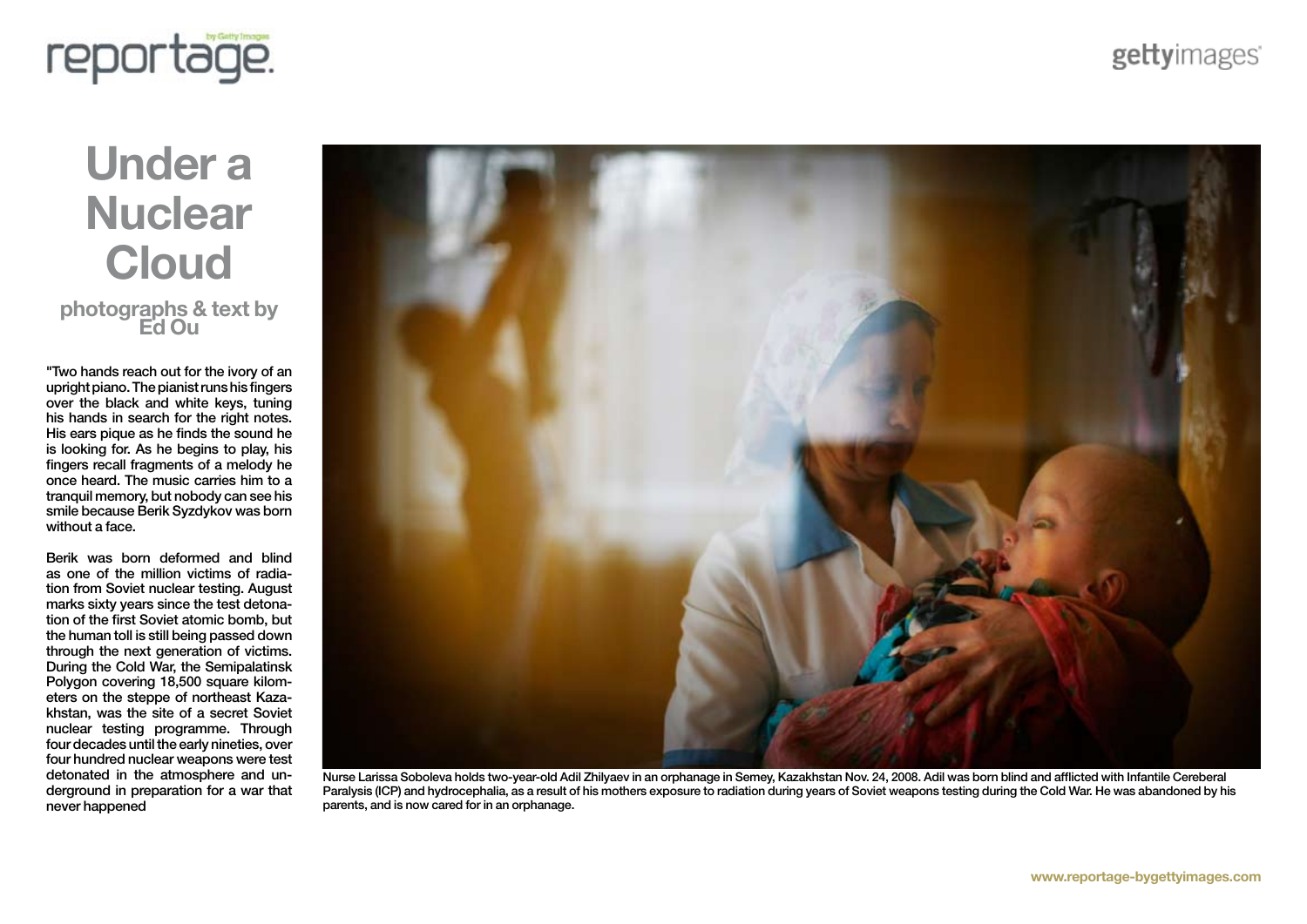



Mayra Zhumageldina sleeps with her 16-year-old daughter, Zhannoor in their home in Semey, Kazakhstan.

The locals were used as guinea pigs to test the effects of radiation on human populations. Villagers living close by were given virtually no protection or warning of the dangers of radiation.

Today, only the frenetic chirp of a Geiger counter warns us of the invisible radiation that makes this nuclear wasteland so dangerous that scientists hesitate to spend any amount of time there. Yet, almost two million villagers spend their entire lives in and around the affected area –drinking ground water, growing crops, and grazing their livestock off the highly irradiated land.

The radiation has silently devastated three generations of people in Kazakhstan, creating health problems ranging from thyroid diseases, cancer, birth defects, deformities, premature aging, and cardiovascular diseases. Life expectancy in the area is seven years less then the national average of Kazakhstan. Even though nuclear testing ended twenty years ago, these conditions will be passed down for generations to come."



Nikita Bochkaryov, 18, types with a stick attached to a helmet during a Russian grammar lesson with a teacher, in his apartment in Semey, Kazakhstan Jan. 14, 2009.



Mayra Zhumageldina bathes her daughter, Zhannoor, in Semey, Kazakhstan March 2, 2009.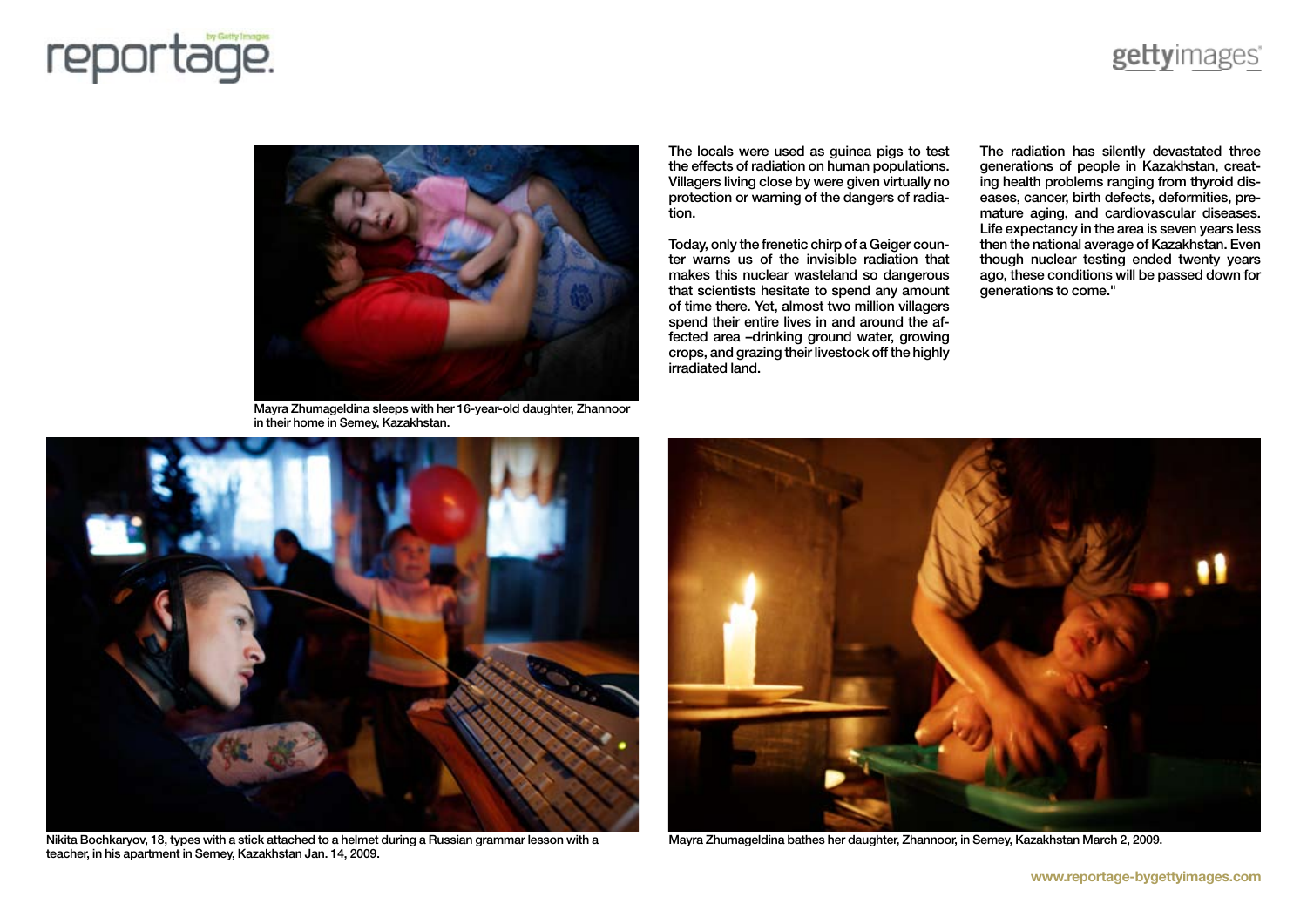



## **www.reportage-bygettyimages.com**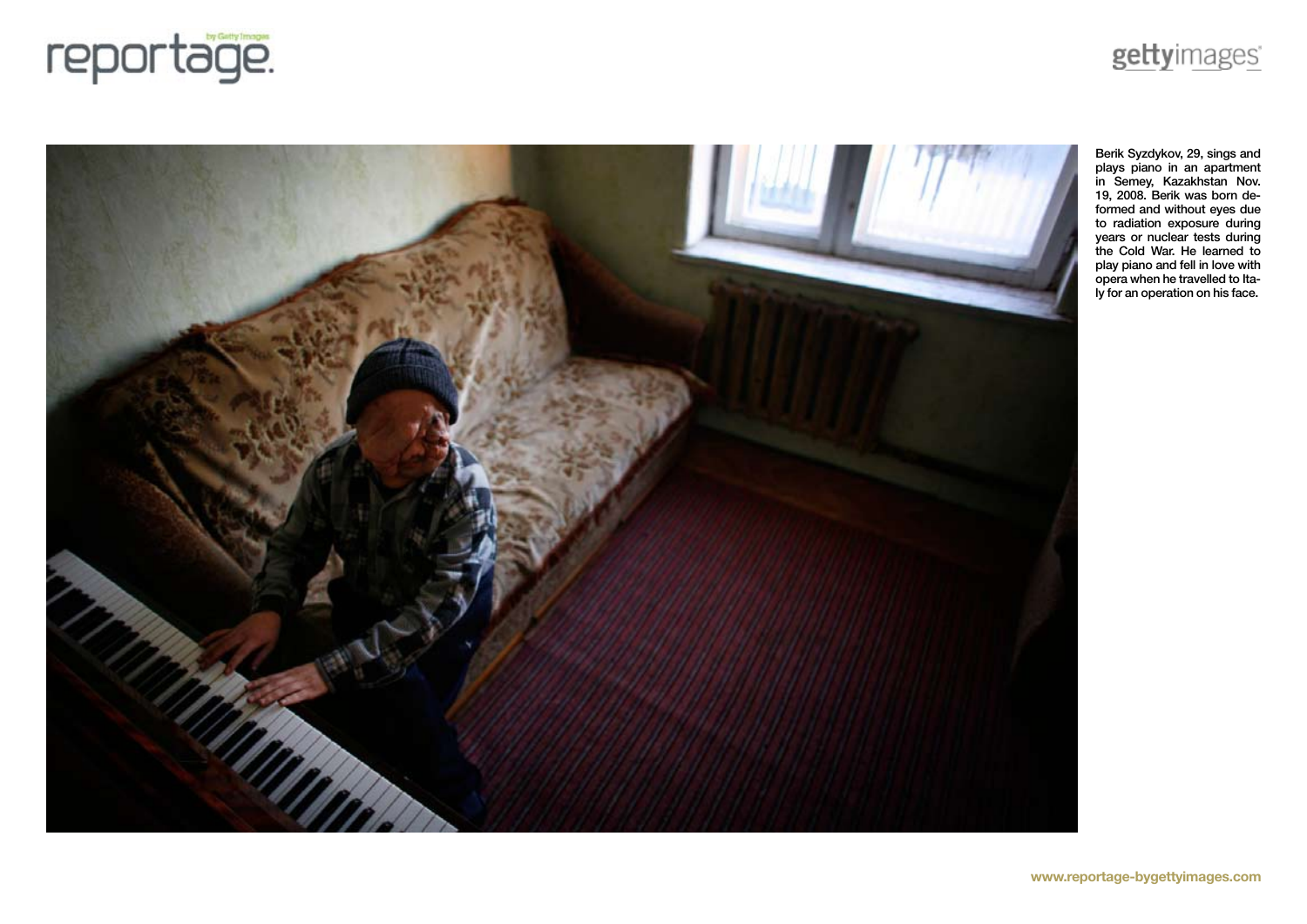







Berik Syzdykov, 29, is helped by his mother, into his apartment in Semey, Kazakhstan Nov. 18, 2008. Berik Syzdykov, 29, smokes a cigarette outside a hill overlooking the Kazakh city of Semey Nov. 24, 2008.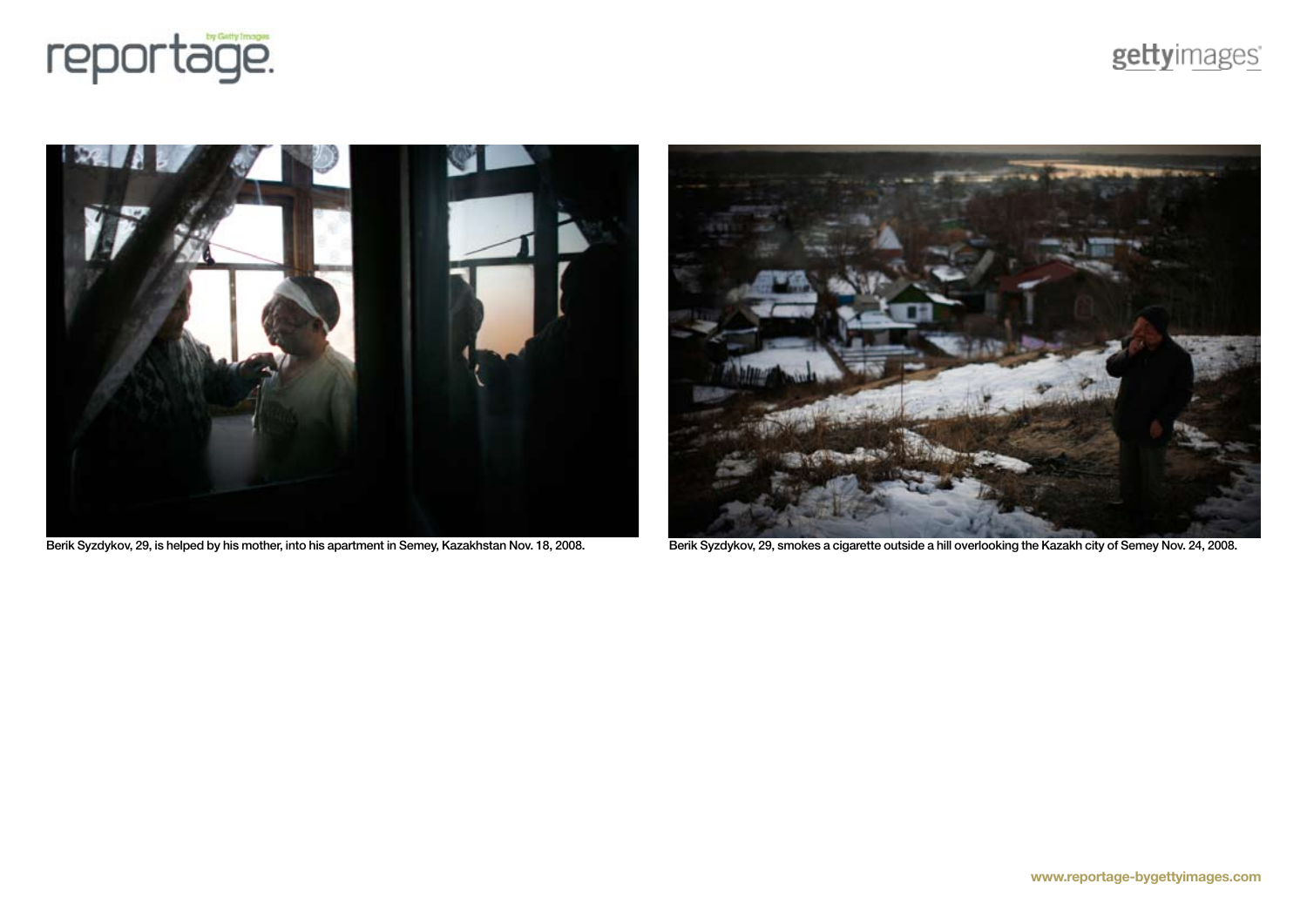

Nikita Bochkaryov is dried by his mother Sybilla after being bathed. Being born with Infantile Cerebral Palsy, he cannot speak or control his limbs: he uses a keyboard and a stick to communicate. His life exists on the Internet, where his mind is liberated from his physical disability, enabling him to write stories, letters and poems, and communicate with his loved ones.

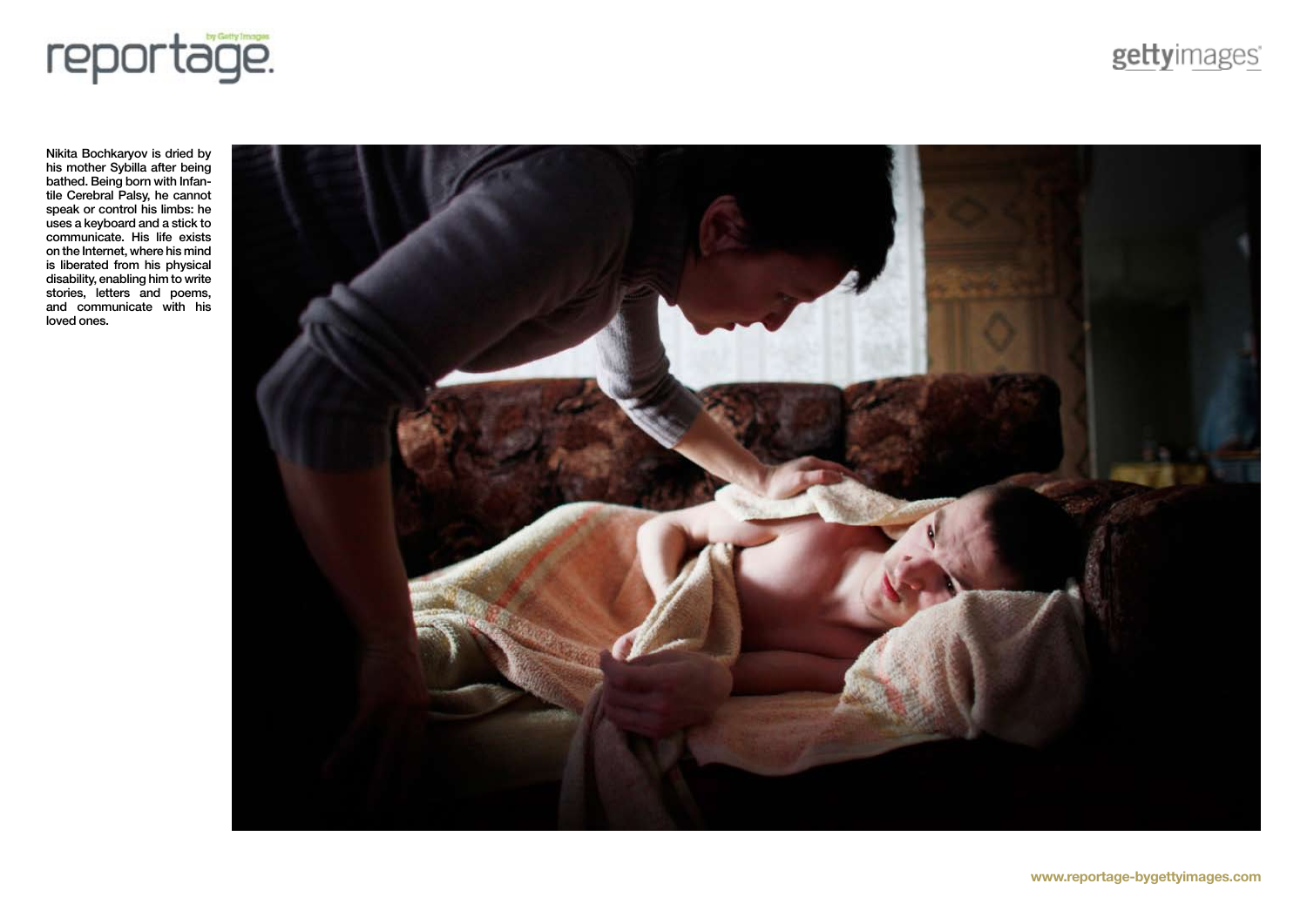



Nikita Bochkaryov shares a tender moment with his mother Sybilla in their apartment in Semey, Kazakhstan Jan. 12, 2009.



Nikita Bochkaryov, 18, is bathed by his father in Semey, Kazakhstan Jan. 12, 2009.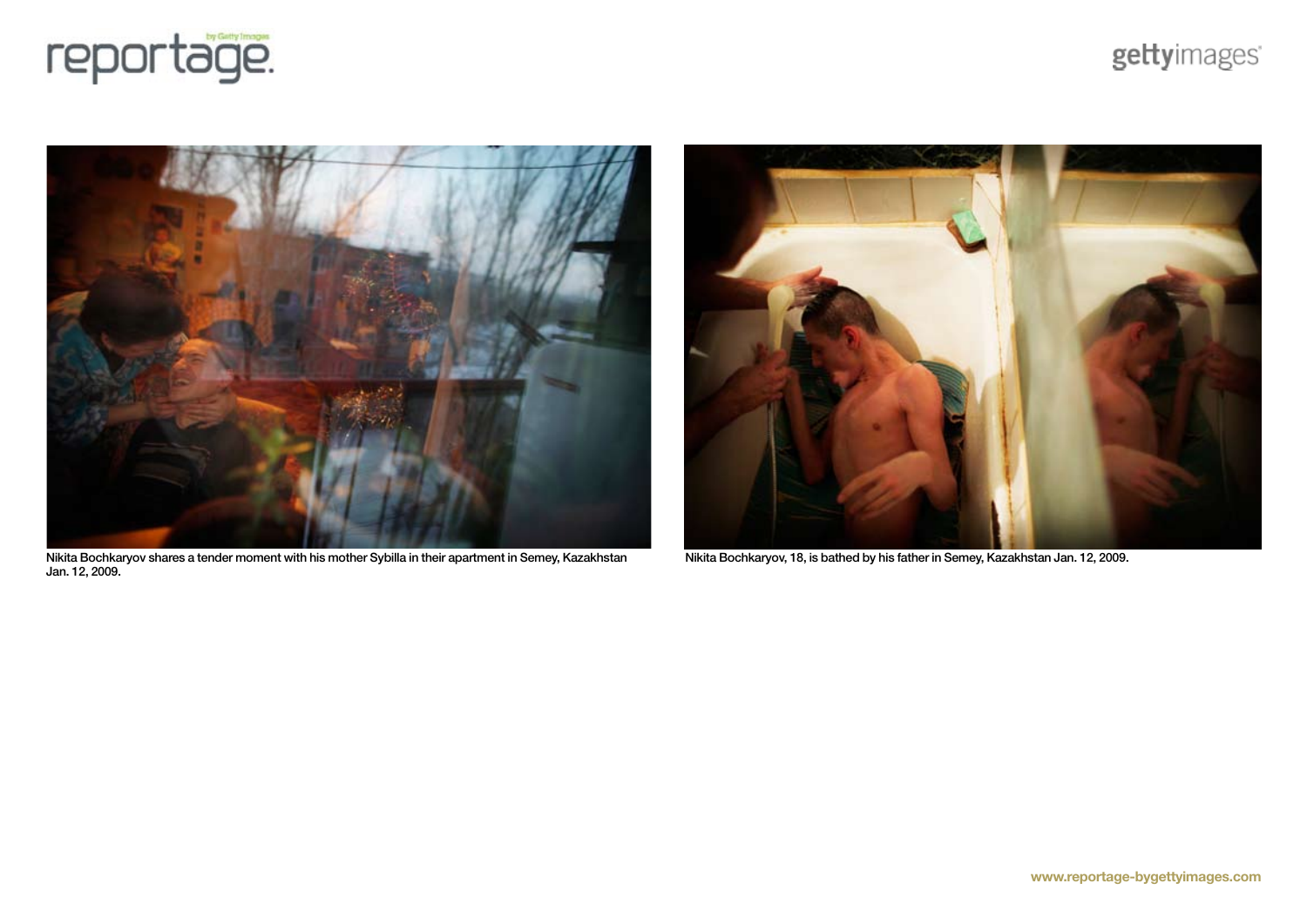

10-year-old Talgat Kasenov rolls over involuntarily as his mother attempts to massage his legs in Semey, Kazakhstan Jan. 7, 2009. Talgat was born with Infantile Cerebral Palsy, and is unable to move. His mother massages his legs to remove the spasms of his muscles, although he finds this painful.



gettyimages'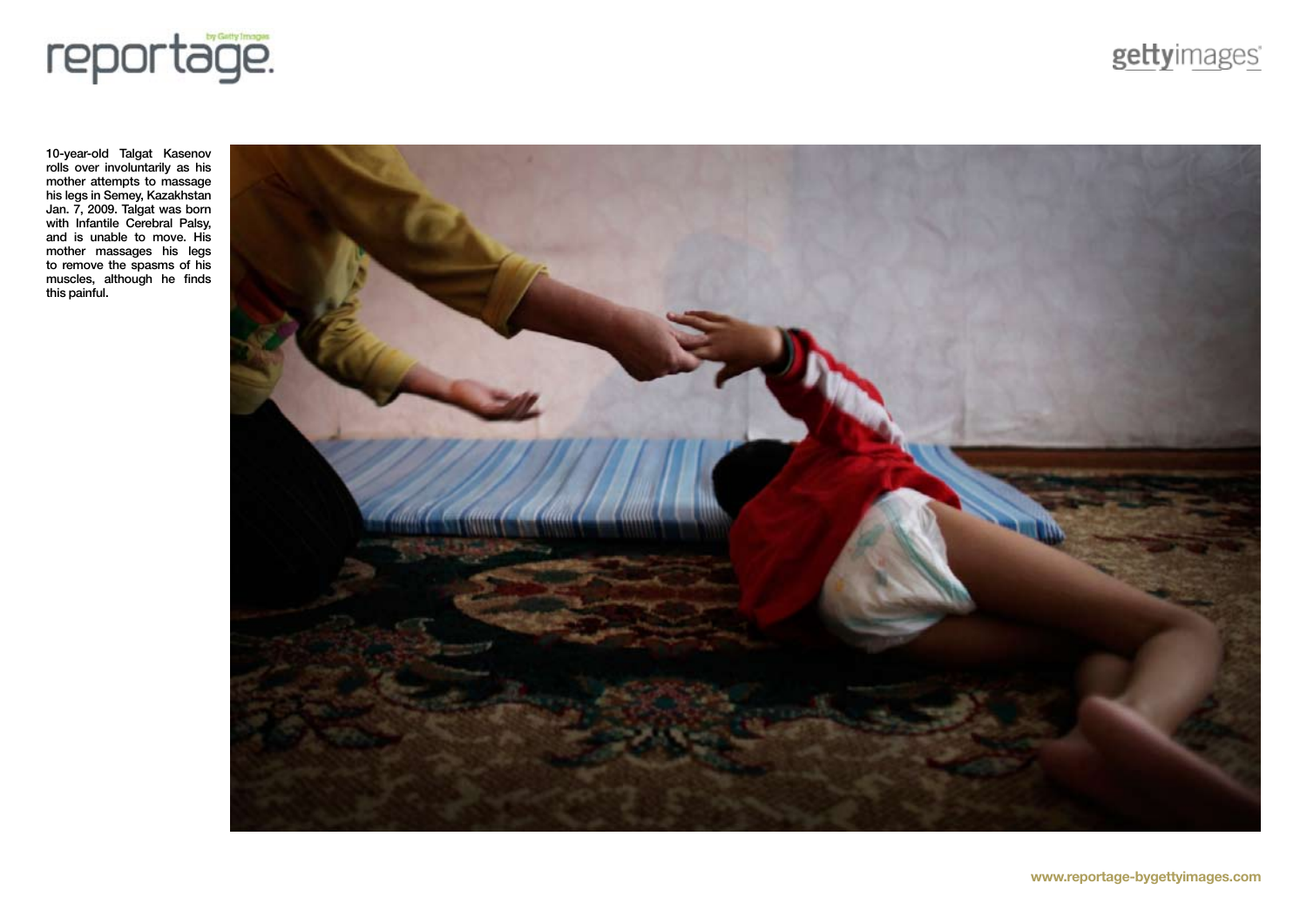



Mayra Zhumageldina kisses her 16-year-old daughter, Zhannoor outside their home in Semey, Nov. 21, 2008. Zhannoor was born with microcephalia and sixth-degree scoleosis — a twisted spine because of exposure to high levels of radiation. The defect harmed Zhannoor's brain development as if she were in a permanent vegetative state. She cannot think, speak or perform basic functions.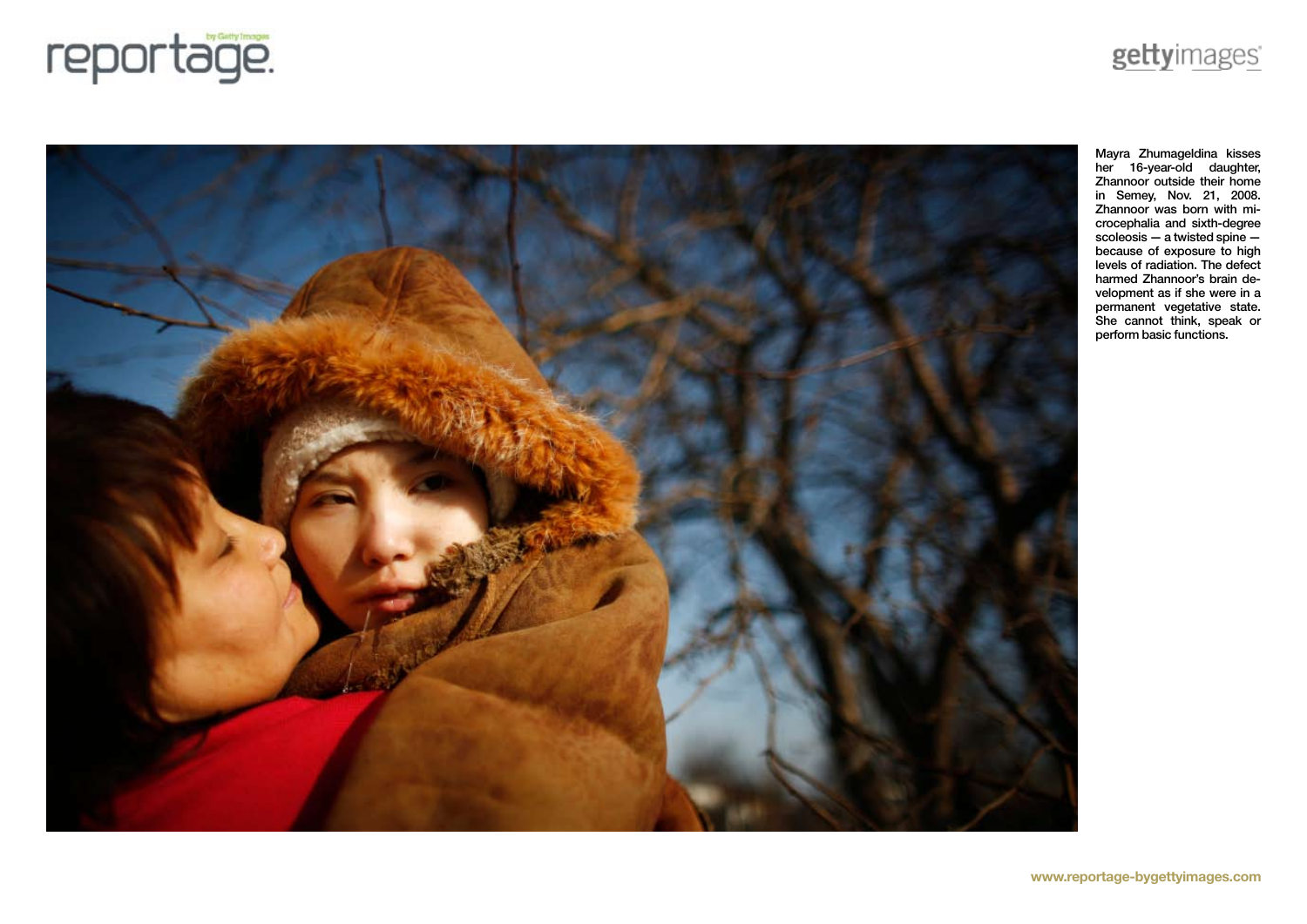![](_page_8_Picture_0.jpeg)

geltyimages

![](_page_8_Picture_2.jpeg)

Nuclear scientists use geiger counters to test radiation levels at the site of the first surface atomic explosion at the Semipalatinsk Nuclear Polygon in Kazakhstan Jan. 6, 2009.

![](_page_8_Picture_4.jpeg)

Mayra Zhumageldina pushes her 16-year-old daughter, Zhannoor on a wheelchair in Semey, Kazakhstan Nov. 27, 2008.

![](_page_8_Picture_6.jpeg)

Starlight lights up the abandoned military town of Chagan, next to the Semipalatinsk Nuclear Polygon in Kazakhstan Feb. 27, 2009.

![](_page_8_Picture_8.jpeg)

A woman at a Russian Orthodox church in Kurchatov rings bells for Christmas Eve services Jan. 6, 2009.